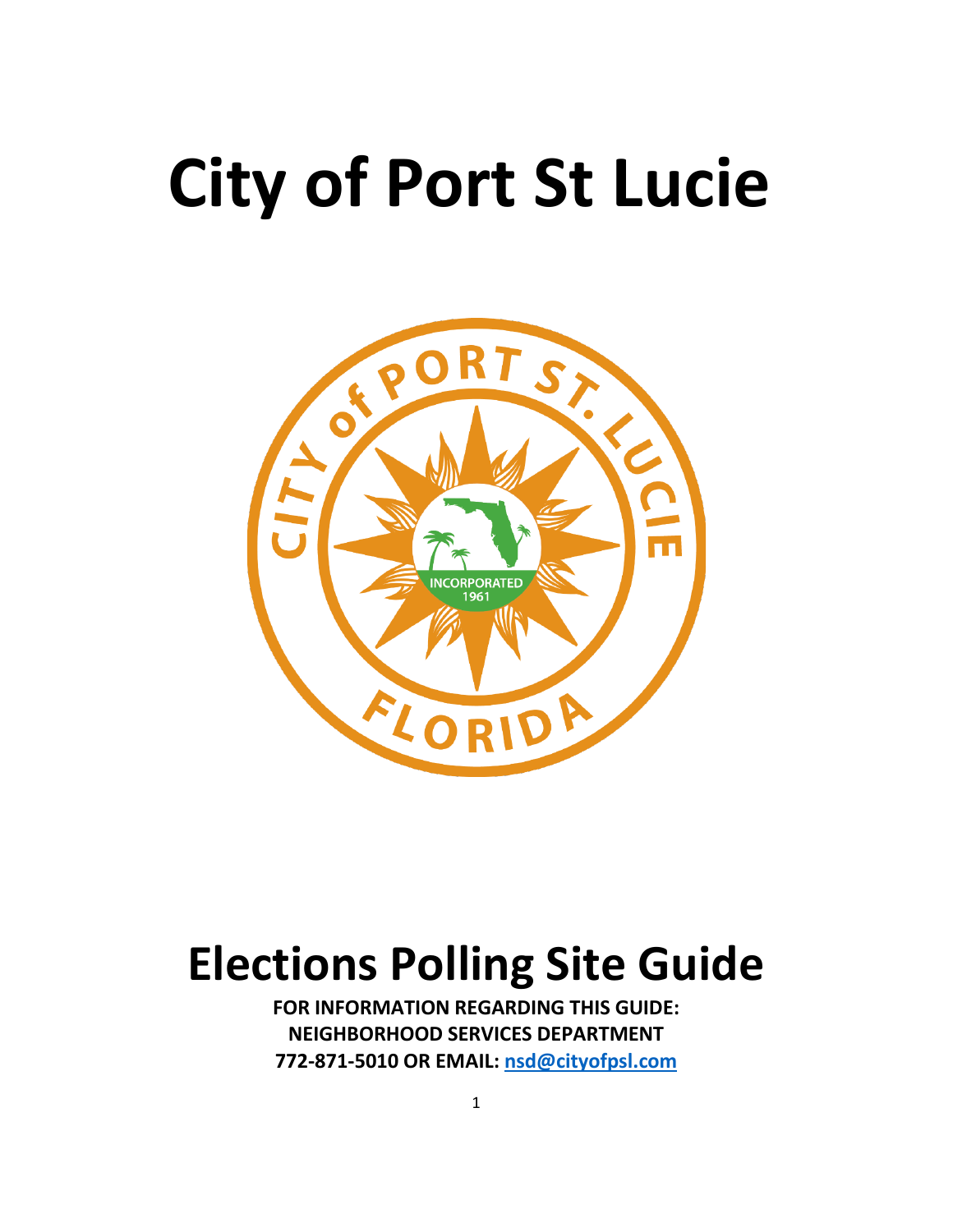To assure that the City of Port St. Lucie (City) provides all citizens, including candidates seeking service through elected office, their campaign workers, and all others involved in the electoral process a positive and enjoyable experience, this guide has been prepared for regulating electioneering practices (also known as expressive activity) on City-owned property (including road rights-of-way) and at non-City polling sites (voting precincts). This Guide, along with other helpful information will be available on the City's website: [www.CityofPSL.com](http://www.cityofpsl.com/)

A board of inspectors and clerk of election appointed by the Supervisor of Elections manages voting precinct polling places up to 150' from the entrance(s) to these polling places. However, the property owner(s) may establish site-specific rules in order to maintain a civil election process.

The City encourages interested parties to check with the St. Lucie County Supervisor of Elections for applicable rules and regulations regarding campaigning at the polling sites. At a minimum, no solicitation is allowed within 150' from the entrance to a polling or early voting location. However, as a result of Senate Bill 90, revisions were made to expand the 150' no-solicitation zone to include the area around all Secure Ballot Drop Boxes. With this legislation change, there is no longer an expressive activity area at the PSL Community Center.

The implementation of this new law will result in a limited amount of space available for campaigning at all Early Voting and Secure Ballot Drop Box sites. Please note that additional information can be found at the St. Lucie County Supervisor of Election's website: <https://www.slcelections.com/>

This Guide shall be updated every two years, or more frequently if necessary, to reflect changes in federal and/or state law and ordinances of the City of Port St. Lucie.

### **Expressive Areas**

The public areas of City-owned buildings and facilities, such as lobbies, waiting rooms, hallways, elevators, courtyards, and meeting rooms are intended for use by the public when doing business with the City and by City employees in the performance of their duties, but not for use as a public forum for anyone to communicate with the public in a manner that disrupts City business.

To assure that the right to free speech, to protest, and to gather in public places, the City reserves the right to designate locations at any City-owned property (owner-occupied, leased, or rental) for free speech accommodations. Such designation shall be provided on an as-needed basis. The City Manager or his designee is responsible to enforce facility rules.

Current expressive areas at authorized polling locations on City property are as follows:

• The MIDFLORIDA Credit Union Event Center, 9221 SE Event Center Place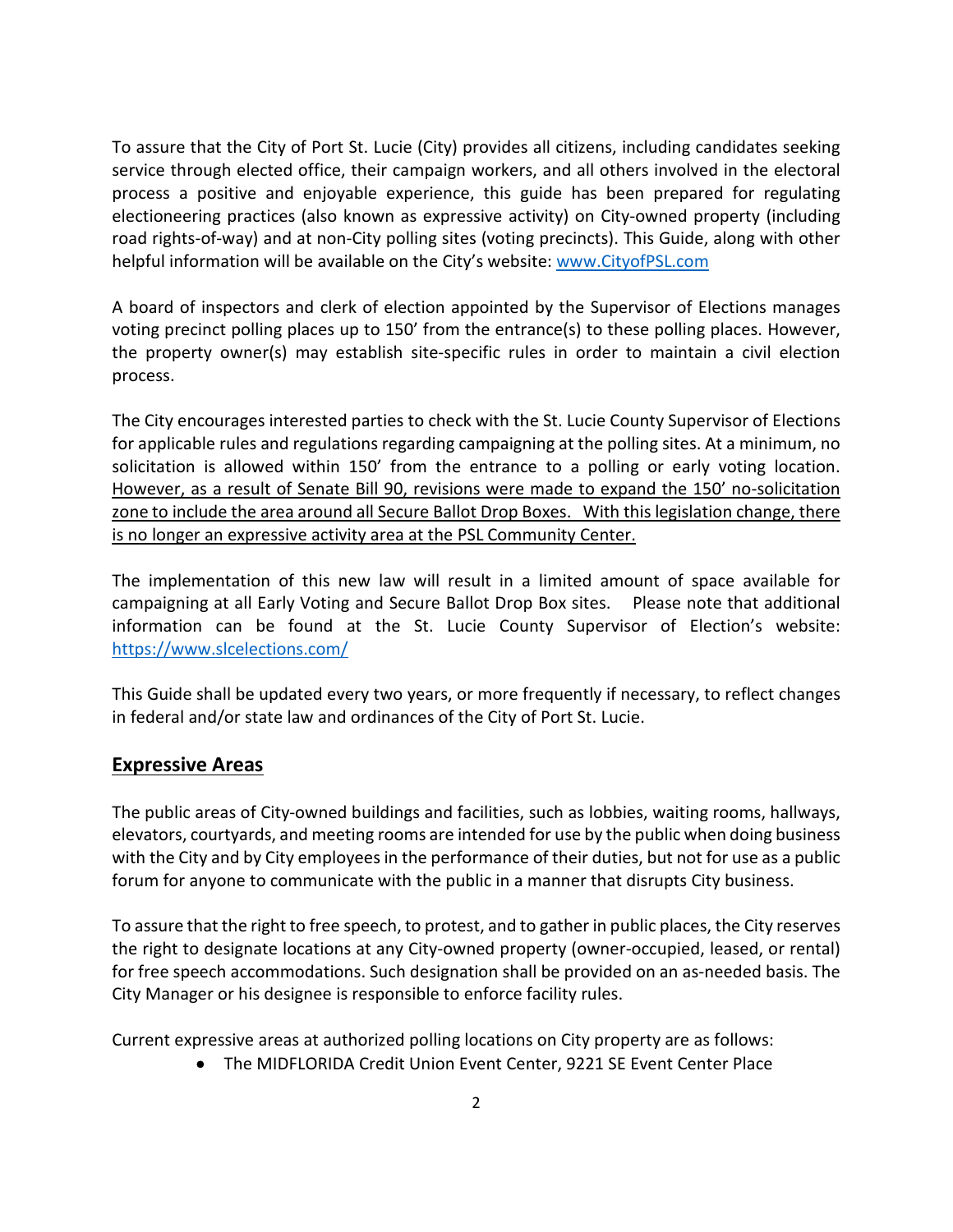# **MIDFLORIDA Credit Union Event Center Expressive Zone 9221 SE Event Center Place, Port St. Lucie, FL 34952**

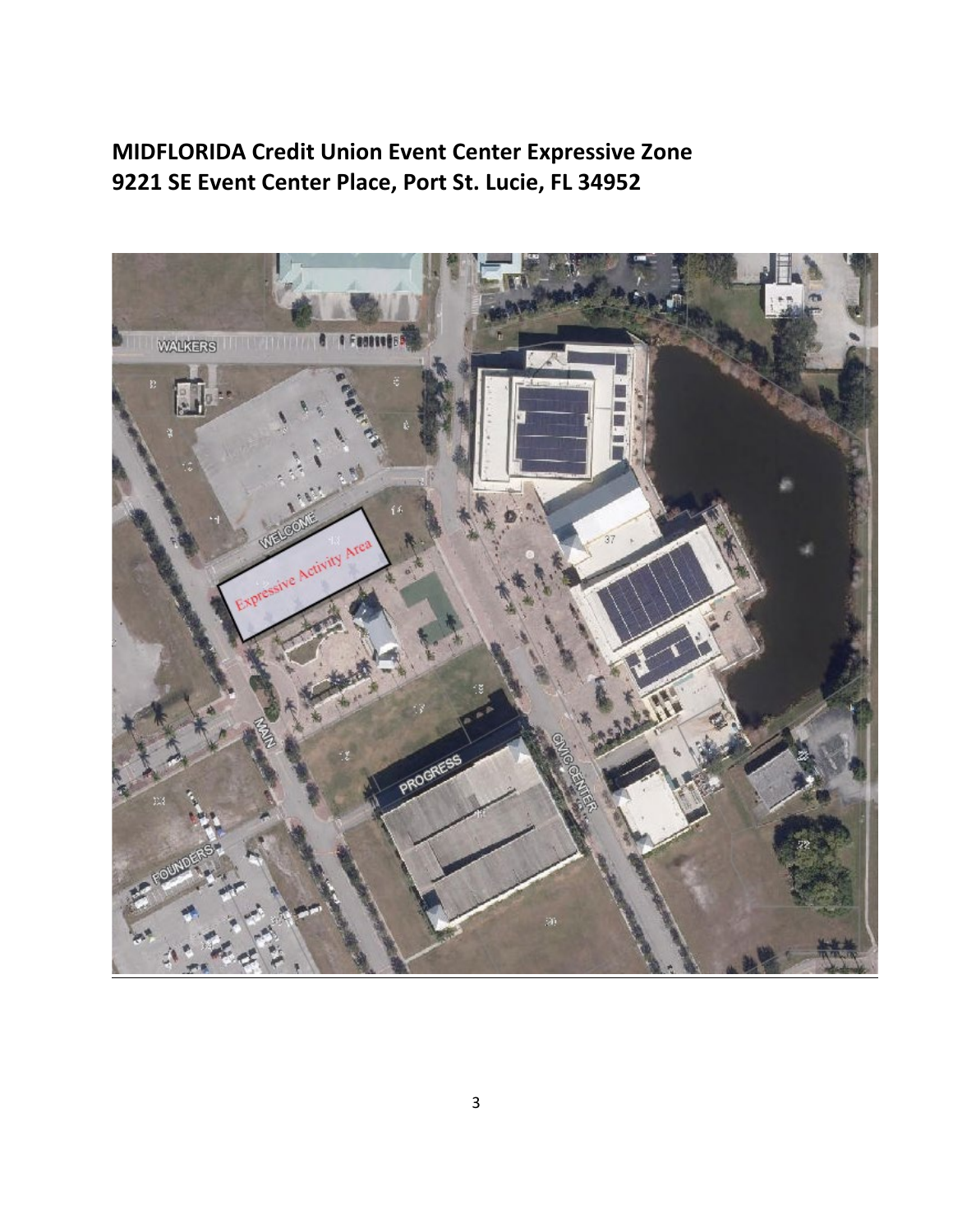#### **Shade Structures**

- **1.** Spaces for personal shade structures in expressive activity areas are available on a first come first served basis. Each user will be allotted one 13x13 foot plot in order to accommodate personal shade structures that do not exceed 10x10 feet.
- **2.** Shade structures may be erected during Early Voting periods, Primary Election day and General Election day from 6 AM until the time the facility closes. For safety and security reasons, shade structures must be removed each evening and taken off the property.
- **3.** Shade structures are prohibited from being staked into the ground to prevent pipeline and irrigation issues. Sandbags and other weighted materials that do not penetrate the ground are allowed.
- **4.** Personal shade structure Users must follow posted "Rules for Use" established by the City. This includes Social Distancing requirements set forth by the facility.
- **5.** Equipment requiring electrical hook ups and portable generators are strictly prohibited.
- **6.** The Supervisor of Elections is authorized to use shade structures at City-owned polling sites when necessary and only for the performance of his or her public duties.

#### **Signs**

- **1.** The City prohibits signs placed in the right-of-way of any street or roadway. The "right-ofway" is the area directly parallel to a road or street pavement edge and the property line of the adjacent property. Signs placed in right-of-way will be removed and discarded by City staff as trash/litter.
- **2.** Citizens may hold signs by hand in the right-of-way, however at no time may the sign holder or sign create a traffic hazard. Sign holding may not interfere with or obstruct free and clear vision for pedestrians or vehicle movement.
- **3.** During Early Voting, the City prohibits sign placement *in the ground* at City-owned polling sites. Free standing signs may not be erected or placed on the ground. Expressive activity can occur through *many* other means, including but not limited to, holding signs, passing out pamphlets and wearing t-shirts, hats, etc.
- **4.** As early as 12 hours before Election Day and until 12 hours after Election Day, the City allows signs to be placed *in the ground* at certain City-owned and designated polling sites.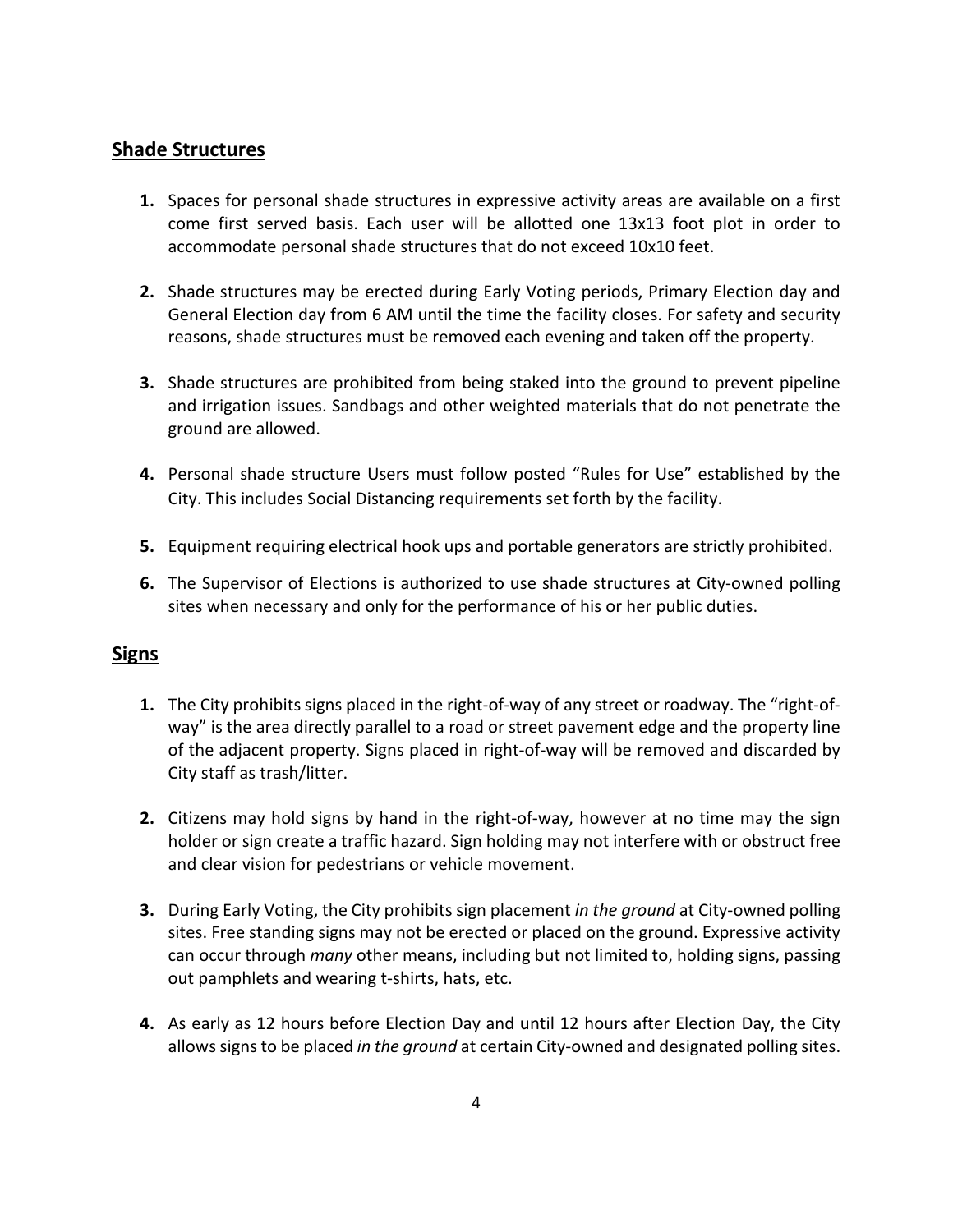## **Vehicles**

**1.** Overnight parking is prohibited. Parking violations will be enforced as such. Residents are hereby directed to follow all posted signage for parking at each designated polling site.

**\*The City of Port St. Lucie is not responsible for any personal property that is lost, stolen, or damaged.**

| <b>Polling Places and Addresses</b> |                |                                                                                                                 |                                    |  |  |
|-------------------------------------|----------------|-----------------------------------------------------------------------------------------------------------------|------------------------------------|--|--|
| County                              | $\mathbf{1}$   | Lakewood Park Village Hall                                                                                      | 7508 Jennings Way, FP 34951        |  |  |
| FP/County                           | 6              | Orange Blossom Business Center Entrance 2 & 3                                                                   | 4132 Okeechobee Rd, FP 34947       |  |  |
| <b>FP</b>                           | $\overline{7}$ | Havert L. Fenn Center                                                                                           | 2000 Virginia Ave, FP 34982        |  |  |
| FP/County                           | 8              | Midway Road Church of Christ                                                                                    | 3040 W Midway Rd, FP 34981         |  |  |
| County                              | 9              | National Navy SEAL Museum                                                                                       | 3300 N Hwy A1A, FP 34949           |  |  |
| <b>FP</b>                           | 10             | 2000 Virginia Ave, FP 34982<br>Havert L. Fenn Center                                                            |                                    |  |  |
| PSL/County                          | $*11$          | 9221 Civic Center Pl, PSL 34952<br>Port St. Lucie Civic Center<br>(Former Location: Walton Road Baptist Church) |                                    |  |  |
| FP/County                           | 12             | Fort Pierce Masonic Lodge                                                                                       | 4590 Oleander Ave, FP 34982        |  |  |
| FP/County                           | 13             | Havert L. Fenn Center                                                                                           | 2000 Virginia Ave, FP 34982        |  |  |
| FP/County                           | 14             | Miracle Prayer Temple                                                                                           | 3215 Avenue Q, FP 34947            |  |  |
| County                              | 15             | <b>Holiday Out Recreation Hall</b>                                                                              | 10820 S Ocean Dr, JB 34957         |  |  |
| <b>FP</b>                           | 16             | Chapel By The Sea                                                                                               | 1717 Gulfstream Ave, FP 34949      |  |  |
| <b>FP</b>                           | 17             | St. Paul A.M.E. Church                                                                                          | 1405 N 27th St, FP 34947           |  |  |
| <b>FP</b>                           | 18             | <b>Lincoln Park Recreation Center</b>                                                                           | 1306 Avenue M, FP 34950            |  |  |
| <b>FP</b>                           | 19             | Havert L. Fenn Center                                                                                           | 2000 Virginia Ave, FP 34982        |  |  |
| County                              | 20             | Spanish Lakes Riverfront                                                                                        | 157 Camino Del Rio, PSL 34952      |  |  |
| County                              | 21             | 1 Silver Oak Dr, PSL 34952<br>Spanish Lakes Original                                                            |                                    |  |  |
| <b>PSL</b>                          | 22             | 2501 SW Bayshore Blvd, PSL 34984<br>Port St. Lucie Council On Aging                                             |                                    |  |  |
| <b>PSL</b>                          | 23             | 295 NW Prima Vista Blvd, PSL 34983<br>St. Andrew Lutheran Church                                                |                                    |  |  |
| County                              | 24             | Miracle Prayer Temple                                                                                           | 3215 Avenue Q, FP 34947            |  |  |
| FP/County                           | 25             | Days Inn                                                                                                        | 3224 S US Hwy 1, FP 34982          |  |  |
| <b>PSL</b>                          | 26             | Port St. Lucie Community Center                                                                                 | 2195 SE Airoso Blvd, PSL 34984     |  |  |
| County                              | 28             | 4132 Okeechobee Rd, FP 34947<br>Orange Blossom Business Center Entrance 2 & 3                                   |                                    |  |  |
| County                              | 29             | 4132 Okeechobee Rd, FP 34947<br>Orange Blossom Business Center Entrance 2 & 3                                   |                                    |  |  |
| County                              | 31             | 6200 Nuevo Lagos, FP 34951<br>Spanish Lakes Fairways                                                            |                                    |  |  |
| County                              | 33             | 4132 Okeechobee Rd, FP 34947<br>Orange Blossom Business Center Entrance 2 & 3                                   |                                    |  |  |
| <b>PSL</b>                          | 35             | F.U.M.C. Outreach Center                                                                                        | 260 SW Prima Vista Blvd, PSL 34983 |  |  |
| <b>PSL</b>                          | $*36$          | Port St. Lucie Civic Center<br>(Former Location: First Presbyterian Church of Port St. Lucie)                   | 9221 Civic Center Pl, PSL 34952    |  |  |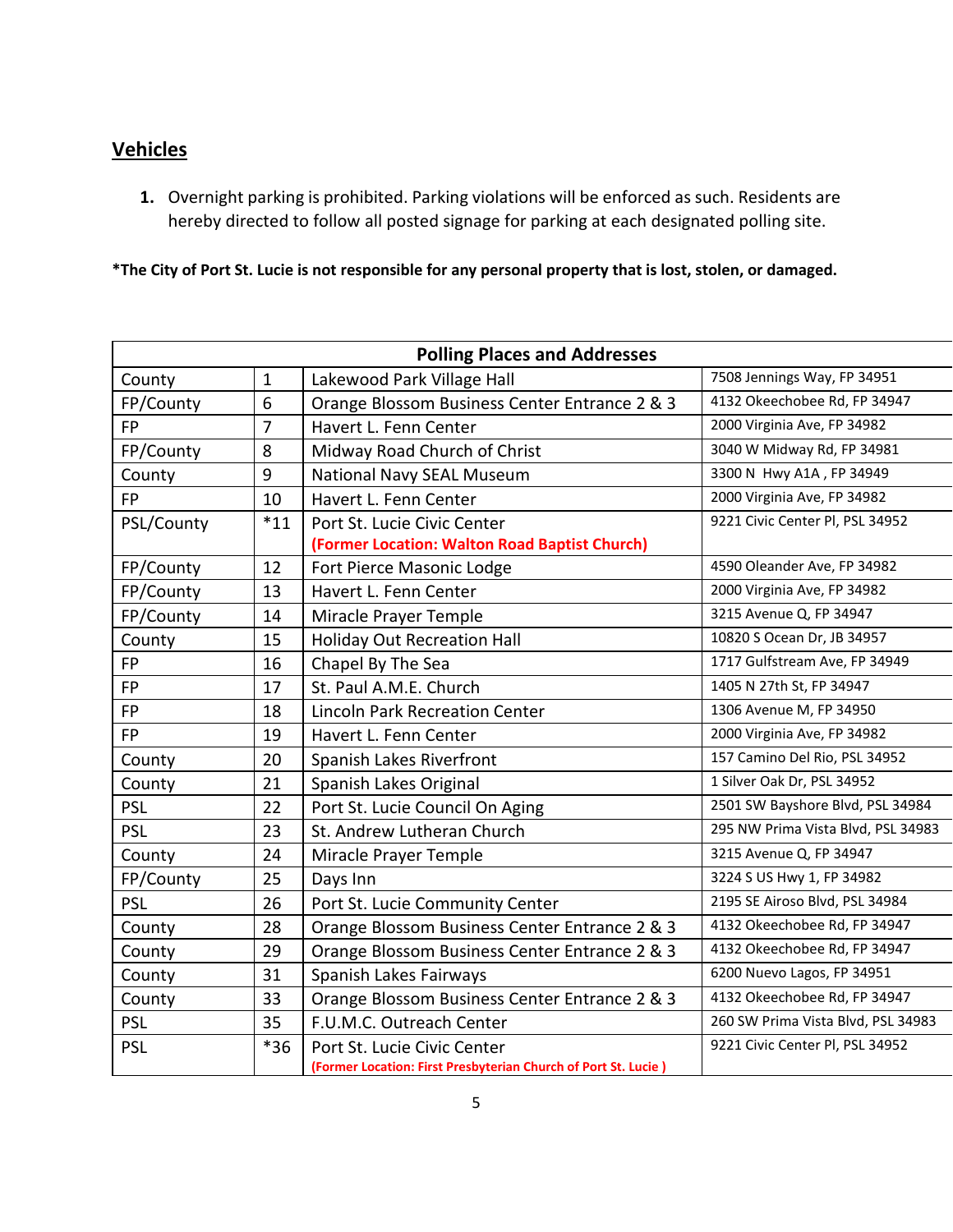| <b>PSL</b>    | 37                                       | Family Life Worship Center                                       | 4311 SW Darwin Blvd, PSL 34953     |  |
|---------------|------------------------------------------|------------------------------------------------------------------|------------------------------------|--|
| <b>PSL</b>    | 38                                       | Spanish Lakes Golf Village                                       | 100 W Caribbean, PSL 34952         |  |
| County        | 39                                       | Spanish Lakes Country Club                                       | 1 Las Casitas, FP 34951            |  |
| FP/County     | 40                                       | Church Of God                                                    | 3212 Oleander Ave, FP 34982        |  |
| <b>PSL</b>    | 41                                       | The BPO Elks Lodge #2823                                         | 343 NW Prima Vista Blvd, PSL 34983 |  |
|               |                                          | (Polish American Social Club)                                    |                                    |  |
|               |                                          | (Former Location: Knights of Columbus Hall)                      |                                    |  |
| PSL/County    | 42                                       | <b>First Congregational Church</b>                               | 2401 SE Sidonia St, PSL 34952      |  |
| PSL/SD/County | 43                                       | The Island Club at P.G.A. Village                                | 9200 One Putt Pl, PSL 34986        |  |
| <b>PSL</b>    | $*45$<br>Port St. Lucie Community Center |                                                                  | 2195 SE Airoso Blvd, PSL 34984     |  |
|               |                                          | (Former Location: Port St. Lucie Christian Church)               |                                    |  |
| <b>PSL</b>    | 46                                       | Real Life Church                                                 | 1445 SW Hibiscus St, PSL 34983     |  |
| <b>PSL</b>    | 47                                       | Windmill Point I Clubhouse<br>490 SW Kentwood Rd, PSL 34953      |                                    |  |
| <b>PSL</b>    | $*49$                                    | <b>Faith Congregational Church</b>                               | 2199 SW Savona Blvd, PSL, FL 34953 |  |
|               |                                          | (Former Location: Oak Hammock K-8 School)                        |                                    |  |
| <b>PSL</b>    | $*50$                                    | Robert E. Minsky Gym                                             | 750 SW Darwin Blvd, PSL, FL 34953  |  |
|               |                                          | (Former Location: Treasure Coast High School)                    |                                    |  |
| <b>PSL</b>    | 51                                       | Disabled American Veterans Hall                                  | 1150 SW California Blvd, PSL 34953 |  |
| County/SLV/SD | 52                                       | Spanish Lakes Country Club                                       | 1 Las Casitas, FP 34951            |  |
| PSL/County    | 53                                       | Port St. Lucie Police Athletic League, Inc.                      | 2101 SE Tiffany Ave, PSL 34952     |  |
| County        | 56                                       | F.U.M.C. Outreach Center                                         | 260 SW Prima Vista Blvd, PSL 34983 |  |
| County/FP/SLV | 60                                       | St. Lucie School                                                 | 2501 N Old Dixie Hwy, FP 34946     |  |
| FP/County     | 63                                       | St. Lucie School                                                 | 2501 N Old Dixie Hwy, FP 34946     |  |
| County        | 65                                       | Harbour Ridge Clubhouse                                          | 12600 Harbour Ridge Blvd, PC 34990 |  |
| <b>PSL</b>    | 66                                       | Church of the Nazarene                                           | 151 SW Kestor Dr, PSL, 34953       |  |
|               |                                          | (Former Location: Veranda Gardens Clubhouse)                     |                                    |  |
| PSL/SLW       | 67                                       | <b>Grace Lutheran Church</b>                                     | 555 SW Cashmere Blvd, PSL 34986    |  |
| <b>PSL</b>    | 68                                       | The Lighthouse Chapel                                            | 6681 NW Selvitz Rd, PSL 34983      |  |
| <b>PSL</b>    | 71                                       | Crosstown Fellowship                                             | 1885 SW Del Rio Blvd, PSL 34953    |  |
|               |                                          | (Former Location: Church of the Jordan)                          |                                    |  |
| PSL/County    | 73                                       | Harbor Place                                                     | 3700 SE Jennings Rd, PSL 34952     |  |
| County        | 74                                       | Savanna Club                                                     | 3492 Crabapple Dr, PSL 34952       |  |
| <b>PSL</b>    | 75                                       | 295 NW Prima Vista Blvd, PSL 34983<br>St. Andrew Lutheran Church |                                    |  |
| PSL/CDD       | 82                                       | River Place on the St. Lucie                                     | 450 NE Lazy River Pkwy, PSL 34983  |  |
| <b>PSL</b>    | 83                                       | Paula A. Lewis Library                                           | 2950 SW Rosser Blvd, PSL 34953     |  |
|               |                                          | (Former Location: Faith Congregational Church)                   |                                    |  |
| <b>PSL</b>    | 84                                       | Parks Edge POA Inc.                                              | 3201 SW Landale Blvd, PSL 34953    |  |
| PSL/SLW       | 85                                       | Indian River State College, Schreiber Center                     | 500 NW California Blvd, PSL 34986  |  |
| PSL/SLW       | 86                                       | Sunlight Community Church                                        | 477 SW Cashmere Blvd, PSL 34986    |  |